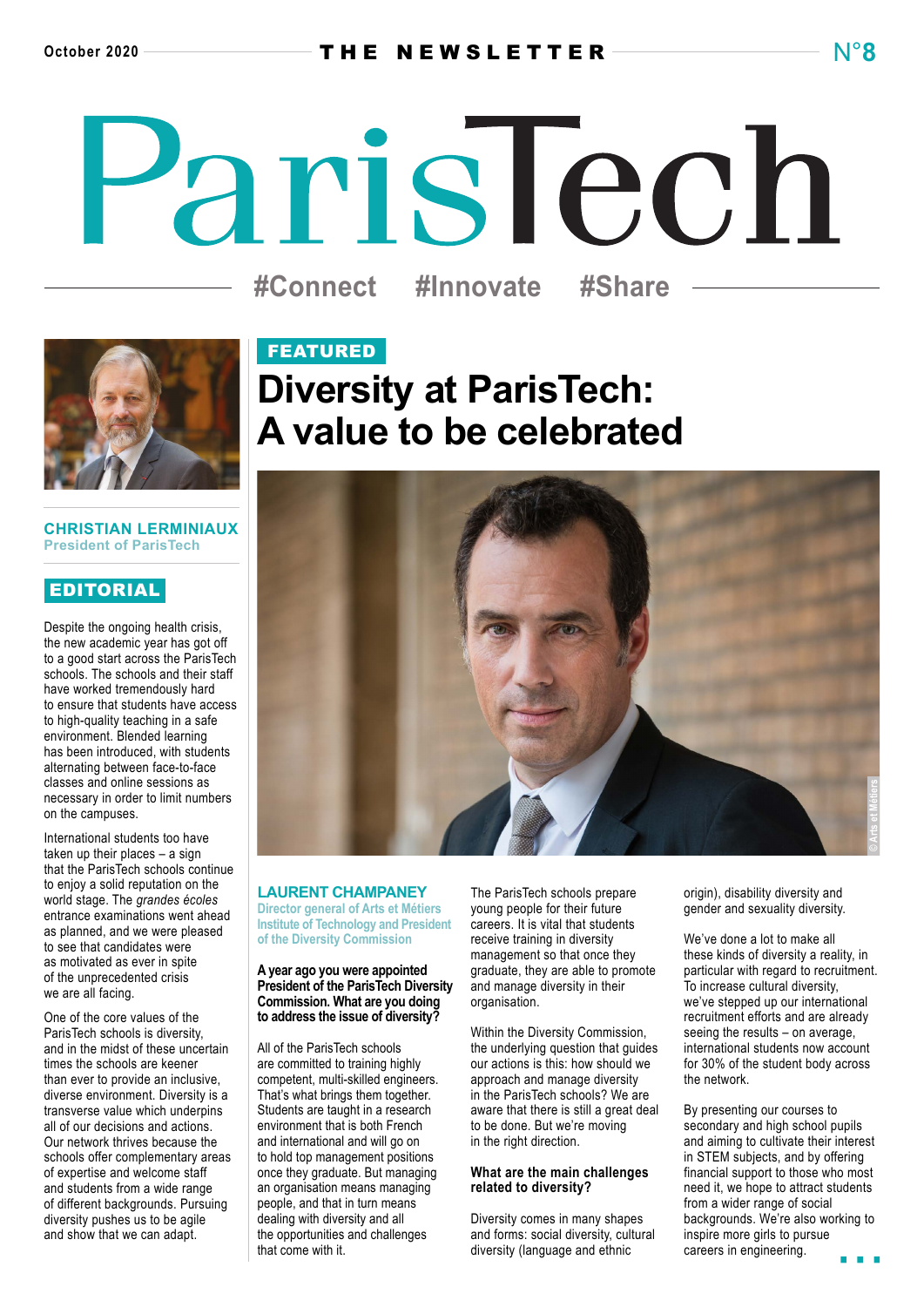Our first goal is therefore to increase diversity, because it enriches our community. The second is to ensure that diversity is respected and appreciated.

### **What actions have you implemented at ParisTech and in the schools?**

Since I took on this role, we've continued working on projects that foster a culture of diversity across the schools. In 2019, the Diversity Commission organised a workshop on gender equality to look at what steps could be taken to address the issue of sexual harassment. Based on the discussions, we put together a booklet of actions aimed at preventing sexual harassment. It's essential that we create a supportive environment where victims feel safe and know they will be taken seriously.

Another workshop was held just before lockdown, this time focusing on diversity. Students and staff (both administrative and academic) came together to talk about their experiences of diversity and related issues. The student participants included men, women, international students, French students, LGBT students and students with disabilities – a reflection of the diversity of our community. Moreover, some had also taken the time to interview their classmates. Each of the schools used the ideas and information to develop their diversity action plan.

Another key way in which ParisTech is addressing the issue of diversity is the "*Cordées de la réussite*" initiative. The partnerships help young people from a variety of social and cultural backgrounds find out more about the courses we offer and the funding opportunities and entry routes that exist. A new partnership has recently been set up between the *Lycée Pierre-Gilles de Gennes* and

Chimie ParisTech, AgroParisTech and Arts & Métiers.

Finally, we're also in the process of creating a Chair for Diversity.

### **How do you plan to make the schools more accessible to students from all backgrounds?**

It's complicated, because the schools recruit most of their students via the CPGE route (intensive courses that prepare students to take the competitive entrance exams for admission to the *grandes écoles*), where there is a notable lack of diversity. To address this, we've set up alternative entry routes and we recruit students internationally, but it's not enough. We need to do more. We need to think about how we can inform pupils about their options earlier on. How can we convince them that they have the skills they need to apply to the *grandes écoles*, irrespective of their gender or social background?

It's also important that we look at ways to get more girls into engineering. There's a lot of groundwork to be done. It means going into secondary schools and high schools to talk to pupils – and that's no small undertaking. One example of an association that's doing a great job in this respect is "*Elles bougent*" (Women on the Move).

The "*Cordées de la réussite*" partnerships with secondary schools are also a core part of our efforts. I firmly believe in the importance of role models. Giving younger pupils the chance to meet students from the ParisTech schools helps them realise that our students are "normal" young people from all kinds of backgrounds. The ParisTech schools are often stereotyped. People assume there's no diversity, but that's not the case at all.

Apprenticeships also help foster diversity in the schools, but before students get here, they don't realise that we run apprenticeship programmes. We need to communicate better. And we also need to encourage students from our apprenticeship programmes to share their experiences with the next generation.

### **There's been a lot in the press lately about harassment in higher education institutions. How are you tackling this issue?**

It's a complicated topic, and it's true that harassment seems to be more prevalent in *grandes écoles* than in universities. The difference probably stems from the fact that students at *grandes écoles* are in a smaller bubble. There's more of a "class spirit", and much of student life takes place on campus. Sadly, harassment is more likely to occur in that kind of environment.

We need to inform and train students so that they're more aware of these issues. And I think that applies to alumni too. They need to understand that certain activities and behaviours they engaged in during their studies were not acceptable. Other than raising awareness, of course there is a need for sanctions too. We can't ignore things just because they're "tolerated" or seen as "the norm".

### **You mentioned that you're planning to create a Chair for Diversity. Can you tell us more about that?**

The idea is to focus on the following question: How can we best equip students to manage diversity in their future roles as managers? Corporate environments are not all that different to academic environments. Companies know that promoting and preserving diversity is essential, because it's

a strength, but they face challenges in this respect. They do their best to inform and train their employees, but expectations and perceptions change very quickly, and training methods that worked previously become outdated and unsuitable.

The chair's corporate partners will be able to test their training materials on our students – the managers of tomorrow – in a context that is similar to their own. We believe the activities will be inspiring and beneficial for students too, as they will have the chance to truly engage with the topic and share their own views.

A representative from each company will attend the sessions to analyse how the students use and respond to the training tools. If the resources and role plays prove to be unsuitable, changes will be suggested and new versions will be tested in the same context the following year.

There's potential for companies from all kinds of sectors to get involved. because the ParisTech schools cover multiple areas of expertise. This in turn means we will be able to tackle a variety of topics and refine our ideas. The chair will help us boost diversity in the ParisTech schools and encourage companies to open up about this topic.



### *Les Cordées:* **Tutors as enthusiastic as ever**

A survey of former tutors from the four ParisTech schools involved in the "*[Cordées de](https://paristech.fr/en/equal-opportunities-paristech/cordees-de-la-reussite-partnerships) [la réussite](https://paristech.fr/en/equal-opportunities-paristech/cordees-de-la-reussite-partnerships)*" partnership scheme (AgroParisTech, Arts et Métiers Institute of Technology, École des Ponts ParisTech, MINES ParisTech) has been carried out to investigate how the partnerships work, what prompts tutors to get involved, and whether there are areas for improvement. The responses revealed three sources of motivation: a desire to help, an interest in teaching, and "a duty to pass on the knowledge that got me to where I am today". Tutors encounter very different situations depending on the type of partnership they participate in (cultural activities for secondary/high school pupils, academic support for *prépa* students or those taking the *Baccalauréat*), but they all agree that it's a valuable opportunity: "All in all it's a great experience. You get to make a difference and do something useful, you're helping the pupils", "You really do learn a lot", "Having students from *grandes écoles* come and support them gives the pupils confidence".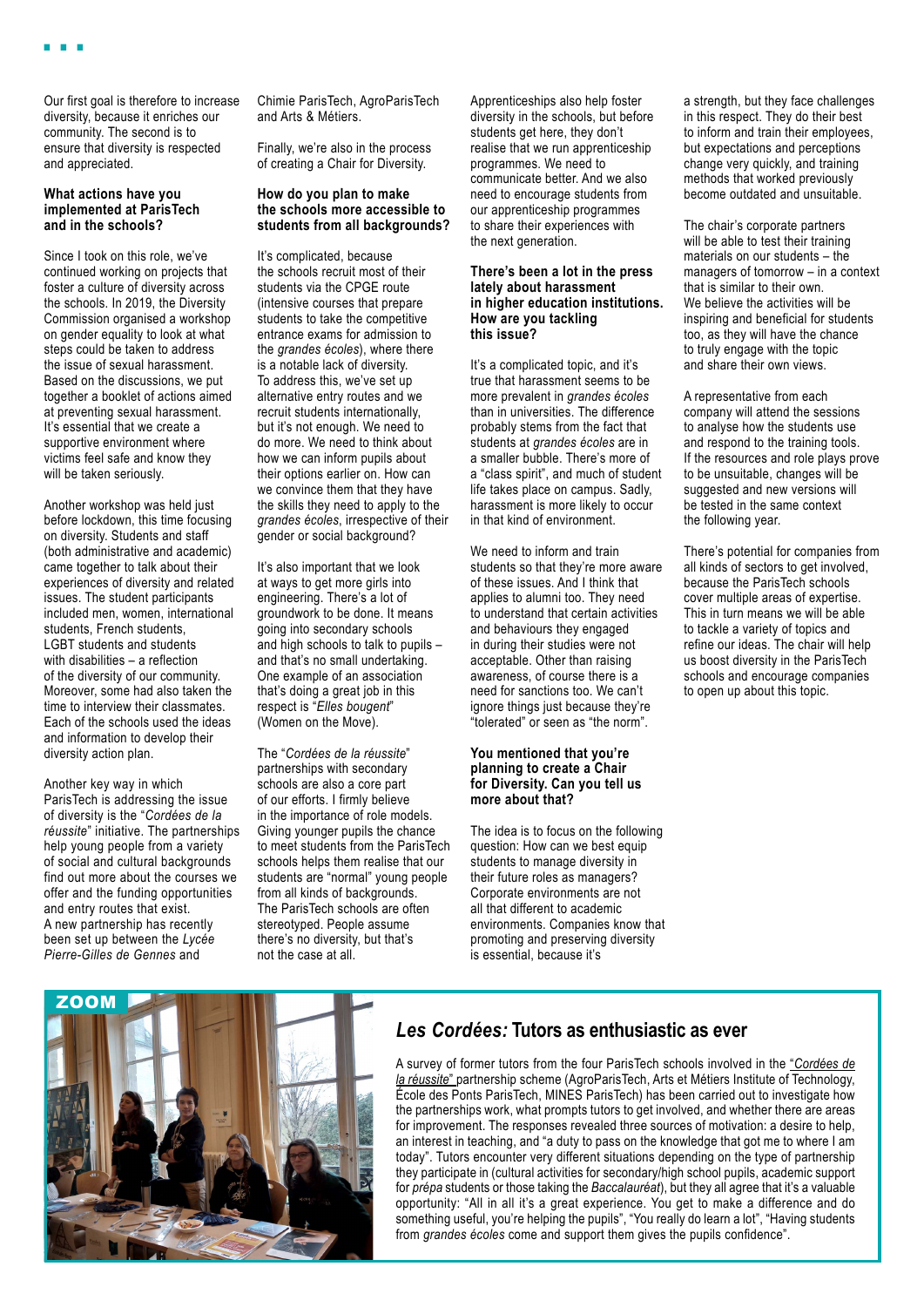### THE LATEST FROM PARISTECH

### **COMMUNICATION DIVERSITY**



Over the past year, ParisTech China has been reinforcing its social media presence. A [LinkedIn](https://www.linkedin.com/showcase/paristech-china/) page and a [Twitter account](https://twitter.com/ParistechC) were created at the end of 2019, followed by a [Bilibili](https://space.bilibili.com/595279477)  [video channel](https://space.bilibili.com/595279477) in May 2020 (chosen because it is available in China). The official WeChat account (which has the most followers) has been revamped. Last but not least, the [Weibo](https://passport.weibo.com/visitor/visitor?entry=miniblog&a=enter&url=https%3A%2F%2Fweibo.com%2Fparistechchina&domain=.weibo.com&ua=php-sso_sdk_client-0.6.36&_rand=1601643901.4097)  [account](https://passport.weibo.com/visitor/visitor?entry=miniblog&a=enter&url=https%3A%2F%2Fweibo.com%2Fparistechchina&domain=.weibo.com&ua=php-sso_sdk_client-0.6.36&_rand=1601643901.4097) (equivalent to Facebook) allows ParisTech China to link together all of its other accounts and share new content. With almost 5,000 followers between them, these social media accounts are key communication tools for ParisTech China.

### **TEACHING**



The ParisTech schools were able to welcome almost all of their students for the new term, both from France and overseas. By turning to blended learning and online teaching resources and platforms and implementing social distancing and health and safety measures, the schools have been able to adapt to the new constraints, demonstrating a great deal of flexibility and imagination in the process. The aim has been to run classes in the best possible conditions (whether in person or online) while maintaining the highest standards of teaching excellence. Congratulations to all the teaching teams who have made this possible!





### Lycée **Pierre-Gilles de Gennes**

The ParisTech/ENCPB "Ambition Sciences" partnership (part of the "*Cordées de la réussite*" scheme) was officially recognised in July 2020. Headed up by the Lycée Pierre-Gilles de Gennes (ENCPB), it aims to promote success in science subjects and break down barriers. ENCPB will support pupils at seven secondary schools in Paris (in priority education areas), and AgroParisTech, Arts & Métiers and Chimie ParisTech - PSL will mentor *prépa* students at ENCPB. Participation is voluntary and students are selected based on social criteria, in particular gender parity. Through the scheme, pupils discover new ways of thinking and working and can visit labs and attend events at the ParisTech schools.

### **PARISTECH FOUNDATION**



The ParisTech Foundation published its  $2019$  annual report (in French only) on  $20<sup>th</sup>$ July. We are always delighted to showcase the achievements of our supporters and the values of our sponsors, and given the unprecedented adversity that we – like so many across the country – have had to overcome, we are prouder than ever that we have managed to finish this report. With fintech, medtech, legaltech and other "techs" on everybody's lips, it seems only right to point out that the ParisTech brand name was trademarked in April 1999 – a sign of the pioneering vision of the schools. In 2019 the ParisTech Foundation officially renewed the trademark for another ten years.

### **INTERNATIONAL**



Co-funded by the Erasmus+ Programme of the European Union



ParisTech has helped the schools achieve success in a number of international projects. Three schools (École des Ponts ParisTech, Chimie ParisTech - PSL, MINES ParisTech - PSL) are part of the **EELISA** consortium that has been awarded funding in the second round of the Erasmus+ European universities initiative. Furthermore, all seven schools have secured funding under the Erasmus+ International Credit Mobility scheme to develop a partnership with the University of Nairobi in [Kenya](https://paristech.fr/en/node/6912).

Finally, the China Scholarship Council (CSC) has awarded grants to a number of Chinese students wishing to study in France: 46 for engineering courses, and 33 for doctoral degrees at schools covered by the ParisTech agreements. Welcome to France!

### INTERNATIONAL **ACTIONS**

### **Agreements**

Renewal of the double-degree agreement with the University of São Paulo -São Carlos School of Engineering (Brazil)

Cooperation agreement with the Kwame Nkrumah University of Science and Technology (Kumasi, Ghana)

Academic cooperation agreement with the University of Science and Technology of China (USTC)

Renewal of the "9+9" agreement with the China Scholarship Council

Cooperation agreement with the University of Nairobi (Kenya)